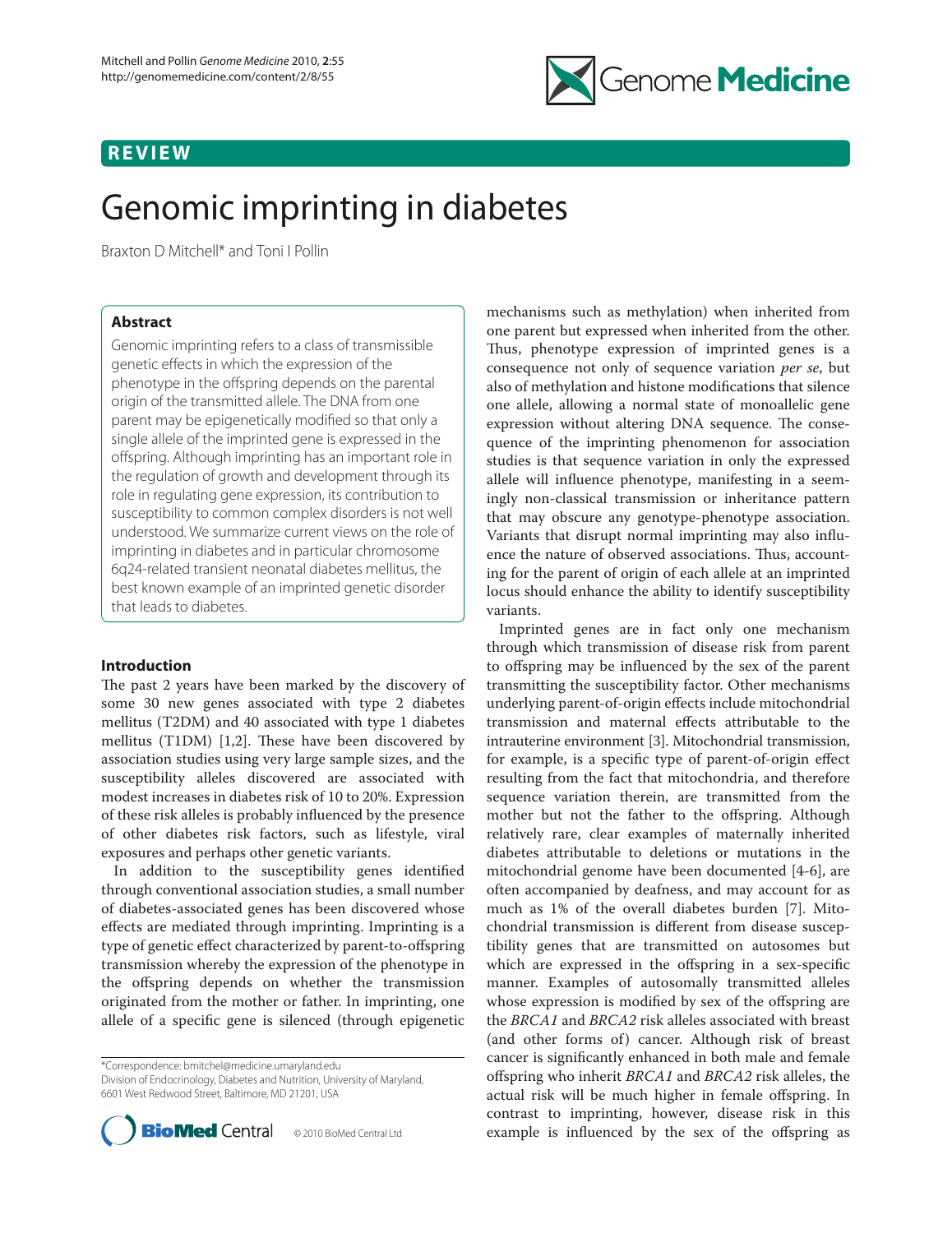opposed to the sex of the parent transmitting the risk allele. A third class of parent-of-origin effect relates to maternal effects attributable to the intrauterine environment. Fetuses exposed to hyperglycemia (which can be influenced by maternal genes) or undernourishment *in utero* are at increased risk of a large spectrum of growth abnormalities, including developing diabetes in the future [8]. Although such effects could potentially be mediated by methylation and histone modification of the maternal or fetal genome, the phenomenon need not depend on mother-to-offspring transmission of specific disease-associated alleles.

The role of imprinted genes in human disease is incompletely understood, in part because diseaseassociated imprinted genes are difficult to detect by conventional association methods because their effects are dependent on which parent transmitted the risk allele. Notwithstanding these difficulties, recognition of the genetic mechanisms underlying imprinting may have direct relevance to the diagnosis and clinical treatment of the disease (see below). Several comprehensive reviews on imprinting in diseases related to growth and development have recently been published [9-11]. Here, we provide an overview of imprinting as it applies to diabetes.

## **The biological basis of genetic imprinting**

In diploid organisms, such as humans, all somatic cells have two copies of the genome, one copy inherited from each parent. For the vast majority of autosomal genes, both alleles at each locus influence expression of the gene. However, a small number of genes are imprinted, meaning that gene expression results from only a single allele because the allele transmitted from either the mother or the father is silenced. It is believed that up to 1% of human genes may be imprinted, and more than 150 imprinted human genes have been identified so far, most of which are related to growth and development [12,13]. Imprinted genes can have a significant role in disease because imposition of a functional haploid state at imprinted loci allows a single mutation event to be unopposed, giving it greater potential to affect gene function.

Genomic imprinting is related to the methylation of cytosine bases that occurs primarily in CpG clusters. Such regions are frequently involved in regulation of genes [14]. When DNA is methylated, a hydrogen atom of the cytosine base is replaced with a methyl group [15]. When the methylated region encompasses a gene, the methylated allele is typically not transcribed and thus the methylation leads to gene silencing. Although high levels of methylation (hypermethylation) are generally associated with gene silencing, low levels of DNA methylation (hypomethylation) are generally associated with higher gene activity [14]. Certain genomic regions are characteristically maternally methylated and others paternally methylated, and these are often in close proximity to one another. Typically, if the maternal allele is methylated, only the paternal allele is transcribed. The imprint is normally reset in the germline such that, for example, a female's paternal allele will take on a maternal methylation pattern when passed on to her offspring. Abnormal phenotypes due to incorrect dosage can result if this resetting process fails and imprinted alleles retain the original methylation profile of the parent from whom the allele was transmitted [16]. Although methylation is typically regarded as a silencing mechanism, there are cases in which methylation can also enhance gene expression. For example, methylation of the paternal copy of a region on chromosome 11p15 between the imprinted genes *IGF2* (encoding insulin-like growth factor 2) and *H19* (an RNA gene) prevents a factor known as an 'insulator' from binding to the region and allows enhancers to access and promote expression of *IGF2* on the paternal chromosome [17]. In addition to methylation of DNA, imprinting may also modify gene expression through post-translational modification of histones or activation of microRNAs [18,19]. In addition, imprinting is in some cases tissue-specific and/or developmentalperiod-specific [17]. For example, the imprinted gene *PLAGL1* (Pleomorphic adenoma gene-like 1, also known as *ZAC*), which is involved in transient neonatal diabetes (see below), is imprinted in fibroblasts but not lymphocytes [20].

The molecular modifications associated with methylation are termed 'epigenetic' because they involve changes to DNA structure rather than changes to the DNA sequence. The molecular modifications of DNA associated with genomic imprinting occur in germline cells and, like sequence changes, these modifications can be stably transmitted through several generations of cells or organisms. However, unlike sequence changes, these epigenetic modifications can also be reset, or undone, under appropriate conditions such as during primordial germ cell development [21]. The capability to reset methylation changes is thought to provide flexibility of the body to regulate the timing of gene expression during critical periods of growth and development, and in this light it is not surprising that imprinted genes tend to be found in evolutionarily conserved imprinted domains [21].

Besides genomic imprinting, epigenetic modification can also occur in response to environmental stimuli [22,23], such as parental nutritional status, cigarette smoking, toxins, microbes, endocrine disruptors, chemicals and stress [24]. Although some of these other mechanisms may be transmitted at the organismal level and may also have a role in diabetes, less is known about them.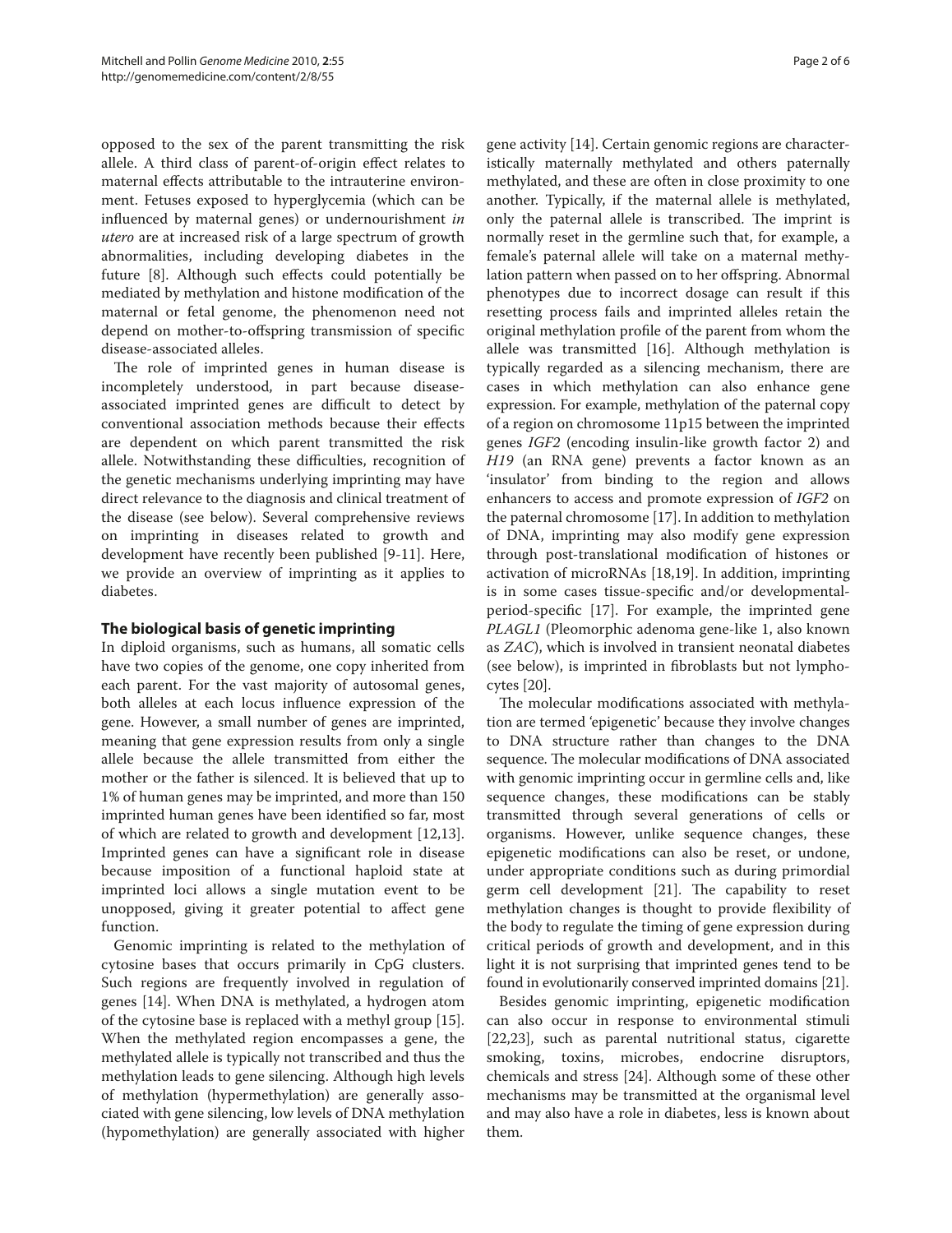Many of the genomic imprinting disorders identified so far in humans affect growth and development [21,25,26]. Among the more well known imprinted human disorders are: Prader-Willi and Angelman syndromes, involving deletions and/or inactivations or uniparental disomy (two chromosomal homologs inherited from one parent) of chromosome 15q11-q13; Beckwith-Wiedemann syndrome, involving methylation of genes in the 11p15.5 region; Russell-Silver syndrome, involving imprinted disturbances of chromosomes 7 or 11; and Albright hereditary osteodystrophy, due to mutations in an imprinted gene on chromosome 20q13.11. Reviews of these disorders have recently been published (for example, [9,27]). In recent years, the involvement of imprinting in a sizeable proportion of cases of a rare form of diabetes, neonatal diabetes, has come to be appreciated.

### **6q24-related transient neonatal diabetes mellitus**

Neonatal diabetes is a rare condition affecting approximately 1 in 100,000 to 1 in 500,000 newborns, with about half being affected permanently and half transiently [28-30]. Approximately 70% of transient neonatal diabetes mellitus (TNDM) results from abnormalities of a region on chromosome 6q24 containing the imprinted genes *PLAGL1* and *HYMAI* (the RNA gene 'Hydatidiform mole associated and imprinted') [31]. 6q24-related TNDM is characterized by growth retardation and by diabetes developing during the first week of life and lasting, on average, 3 months but in some cases as long as 18 months. There is an elevated risk of diabetes or hyperglycemic episodes occurring later in life. Other features can include macroglossia (large tongue) and umbilical hernia.

#### **The role of imprinting in 6q24-related TNDM**

Approximately 40% of 6q24-related TNDM cases result from paternal uniparental disomy (UPD; inheritance of two paternal copies rather than one maternal and one paternal copy), usually isodisomy (two identical homologs) of chromosome 6, 40% from (usually submicroscopic) duplication of the 6q24 region on the paternally inherited chromosome 6 and 20% from hypomethylation of the maternal *PLAGL1-HYMAI* differentially methylated region (DMR). As these two genes are normally silenced by methylation on the maternal homolog and expressed on the paternal homolog during the fetal period, each of these three mechanisms results in twice the normal dosage of these two genes. The mechanism whereby increased dosage at the 6q24 region leads to hyperglycemia is not well understood, but *PLAGL1* has been shown to be involved in apoptosis [20], regulation of insulin secretion [32] and fetal growth [33].

Hypomethylation of the maternal homolog can be caused either by an imprinting mutation in the region containing the maternal *PLAGL1* promoter or as part of a generalized 'hypomethylation at imprinted loci' (HIL), the latter at least some of the time inherited in an autosomal recessive manner. More than 50% of cases of HIL seem to result from recessive mutations in the *ZFP57* gene, which encodes a zinc finger protein. The *ZFP57* gene is also on chromosome 6 but at 6p22, essentially unlinked to the *PLAGL1*-*HYMAI* region. Among the nine individuals in the seven pedigrees in which *ZFP57* mutations were first described [34], all showed, in addition to hypomethylation at the maternal 6q24 DMR, hypomethylation at *PEG3* (paternally expressed gene, 19q13) and *GRB10* (growth factor receptor-bound protein 10, 7p11-12) DMRs. Some individuals also had hypomethylation of DMRs at *PEG1* (17q32), *KCNQ1OT1* (an antisense transcript overlapping the potassium-channel-encoding gene *KCNQ1* on 11p15), or *NESPAS* (an antisense transcript to the Novel erythropoiesis stimulating protein gene *NESP* on 20q13) [34]. As discussed below, single nucleotide polymorphisms (SNPs) at two of these loci (7q32 and 11p15) have been implicated in parent-of-origin-specific associations with T2DM [35]. Association of SNPs within *GRB10* with T2DM have also been reported [36,37], although results have been conflicting [38], perhaps in part as a result of lack of examination of parent-of-origin effects.

### **Clinical and genetic implications of a diagnosis of 6q24-related TNDM**

A clinical diagnosis of TNDM is suspected in infants with severe intrauterine growth retardation, dehydration, hyperglycemia, and hypoinsulinemia without ketoacidosis. The diabetes associated with overexpression at 6q24 usually resolves by 1 year of age, but children with this genetic subtype are at risk for intermittent hyperglycemic episodes and for developing T2DM, especially at puberty. Affected women may present with gestational diabetes. Children with HIL are at risk for developmental delay.

When 6q24-related TNDM is suspected, a tiered genetic testing approach as summarized in Figure 1 has been suggested by Temple and Mackay [39], who are responsible for much of the research leading to current knowledge about 6q24-related TNDM. This approach can provide information used to assess risks of TNDM to other family members (Table 1).

## **Evidence for a role of imprinting in polygenic diabetes**

Because specific imprinted genes have been associated with syndromes marked by extreme obesity (for example, Prader-Willi) and diabetes (for example, TNDM), it seems likely that there are numerous other imprinted genes having milder effects on obesity and diabetes. Epigenetic regulation and imprinting have been extensively studied in mice [40], although there are substantial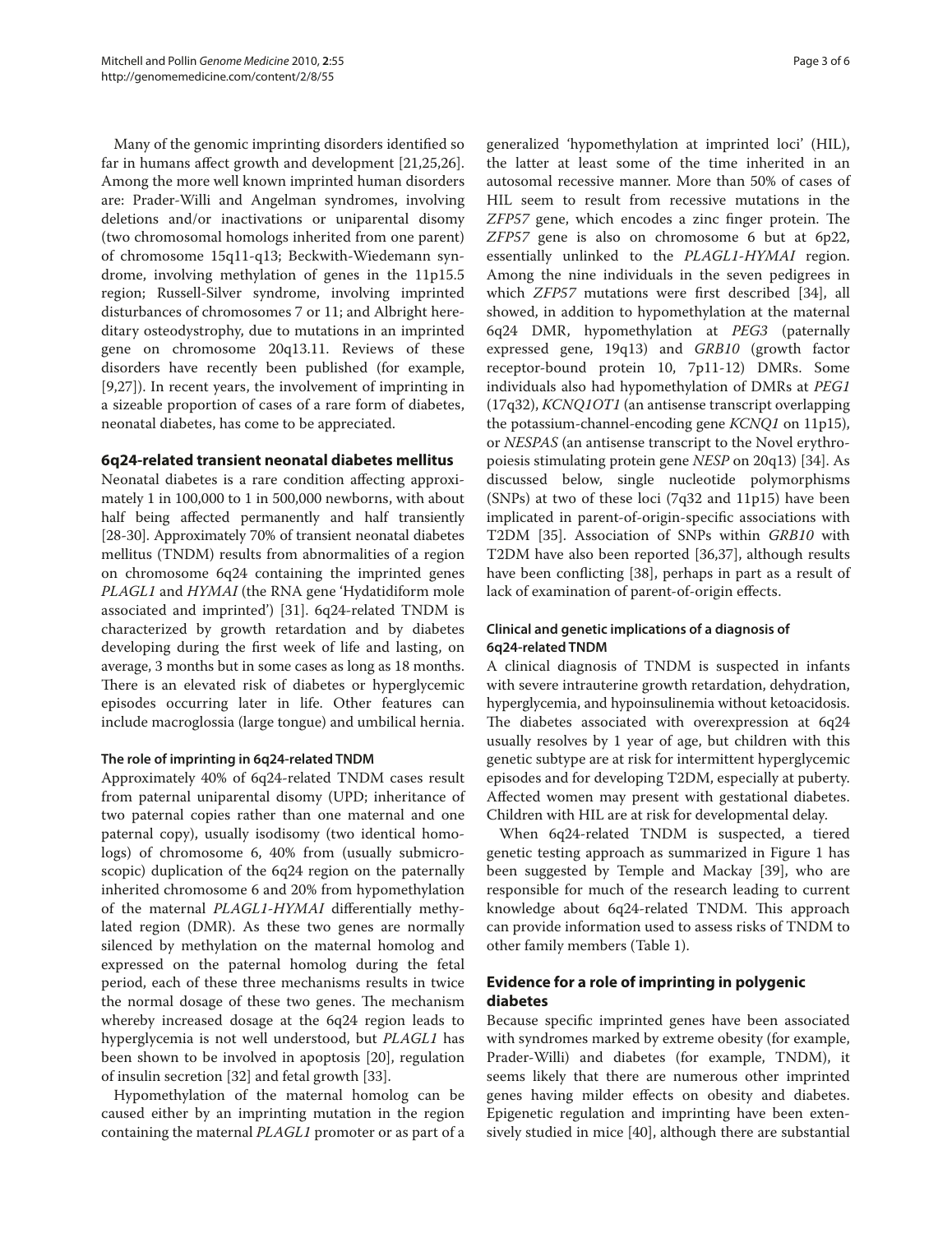

differences in both the numbers and identities of imprinted genes in mice and humans [41], limiting the utility of the mouse model to understand the role of genomic imprinting in humans. Alternative approaches for identifying new imprinted genes in humans have included analysis of large family and population samples using both linkage approaches (for example, [42-46]) and association approaches (for example, [47-49]) that incorporate parent-of-origin effects.

## **T1DM**

In a genome-wide association study of T1DM, the most strongly associated SNP (rs941576) was found in a well established imprinted region on chromosome 14q32.2 [49]. Additional analyses incorporating parent-of-origin effects were then undertaken that revealed strong evidence for reduced paternal transmission of the protective G allele at this locus. On the basis of this result, the authors [49] suggested that the causal variant may alter expression of the paternal inherited copy of a nearby gene (possibly *DLK1*, which encodes Delta-like 1 homolog).

## **T2DM**

Variants in two imprinted genomic regions (at 11p15 and 7q32) were identified in a recent study carried out in Icelanders of SNPs in imprinted regions known as being associated with T2DM [35]. None of the variants were impressively associated with T2DM in the standard casecontrol analysis, but in analysis incorporating parent-oforigin effects, there was statistically compelling and independently replicated evidence for association with the maternal allele but not the paternal allele at two SNPs at 11p15 and one SNP at 7q32. In addition, the paternal C allele at a fourth SNP, rs2334499 on chromosome 11p15, was strongly associated with increased risk for T2DM when paternally inherited (OR = 1.41,  $P = 4 \times 10^{-9}$ ) but moderately associated with decreased risk for T2DM when maternally inherited (OR =  $0.87$ ,  $P = 0.02$ ). In addition to the association with diabetes, the authors [35]

| Table 1. Risk to other family members for each type of transient neonatal diabetes mellitus |
|---------------------------------------------------------------------------------------------|
|---------------------------------------------------------------------------------------------|

| Type of TNDM                                                     | <b>Risk to other family members</b>                                                                                                                                                                                                                                                                                                                                                  |
|------------------------------------------------------------------|--------------------------------------------------------------------------------------------------------------------------------------------------------------------------------------------------------------------------------------------------------------------------------------------------------------------------------------------------------------------------------------|
| Paternal UPD                                                     | Unlikely to recur in other family members                                                                                                                                                                                                                                                                                                                                            |
| Inherited paternal<br>duplication                                | The risk to siblings of inheriting the same duplication and being at risk for TNDM and later diabetes is 50%. Offspring of individuals<br>with duplications are at 50% risk of inheriting the duplication, but at risk for TNDM or later diabetes if only the allele is inherited<br>from the father                                                                                 |
| Paternal chromosomal<br>rearrangement                            | Risks to family members depend on the particular rearrangement involved. For example, partial trisomy for 6q24 as a result of<br>unbalanced inheritance of a paternal but not maternal balanced reciprocal translocation would include the TNDM phenotype                                                                                                                            |
| De novo duplication on<br>the paternally inherited<br>chromosome | Some residual risk to siblings owing to the possibility of paternal gonadal or undetected somatic mosaicism for the duplication.<br>Offspring of individuals with a <i>de novo</i> duplication have a 50% risk of inheriting the duplication, with offspring of males but not<br>females at risk for TNDM or later diabetes                                                          |
| Imprinting mutation of<br>the 6q24 DMR                           | No familial recurrence has been reported. The causes of these mutations are not well understood and Temple and Mackay consider<br>testing siblings of affected children for diabetes to be appropriate. The risk to offspring of females with imprinting center mutations<br>may theoretically be increased but no empirical data are available to support or refute this hypothesis |
| Generalized HII                                                  | Over 50% have homozygosity or compound heterozygosity for ZFP57 mutations as determined by sequencing. There is a 25%<br>recurrence risk in siblings of a child who has inherited two ZFP57 mutations from carrier parents. The penetrance is not known.<br>The recurrence risk for other forms of HIL is not known because the cause(s) are not known                               |

Adapted from and described in further detail in [39]. Abbreviations: HIL, hypomethylation at imprinted loci; TNDM, transient neonatal diabetes mellitus; UPD, uniparental disomy.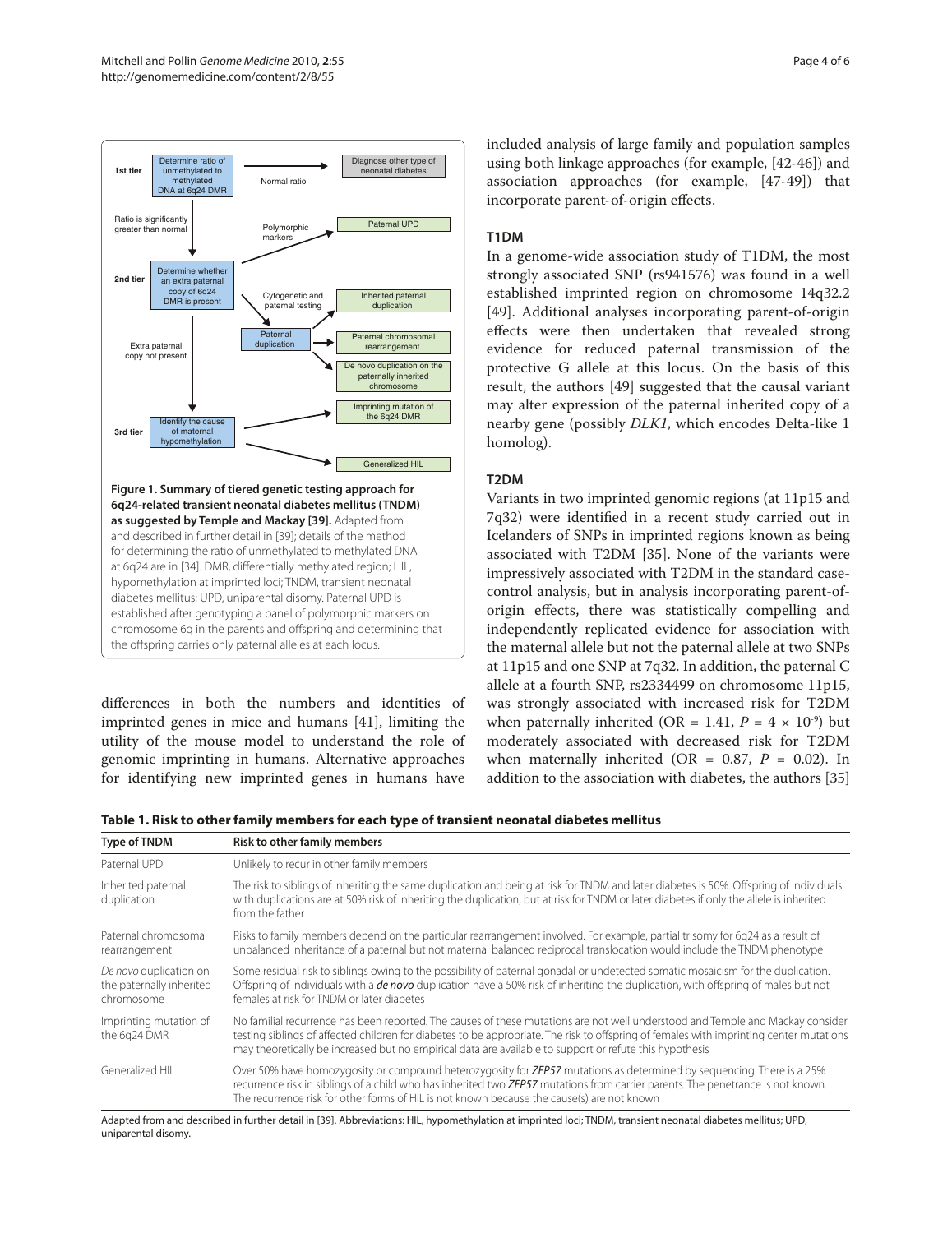also showed that the risk allele at 7q32 was strongly correlated with reduced expression of nearby candidate gene *KLF14* (which encodes the transcription factor Krüppel-like factor 14) in adipose tissue  $(P = 3 \times 10^{-21})$ only when inherited maternally.

#### **Conclusions and clinical implications**

In recent years, efforts to identify imprinted genes have been enhanced greatly by the development of new genome-scale technologies for epigenomic profiling (for example, [50]) and by the cataloguing of known imprinted genes [12,51]. Indeed, epidemiological studies of diabetes and many other complex diseases have begun to consider the role of genetic imprinting and more generally how epigenetic modification can mediate environmental influences on gene expression [52].

As demonstrated by the case of 6q24-related TNDM, knowledge of the role of imprinting in disease has profound implications for recurrence risks in relatives. Using known SNPs to predict risk for polygenic T1DM or T2DM has not yet proven useful in a clinical setting. As the genetic architecture of these diseases continues to be revealed, such prediction may become feasible, and knowledge of the imprinting status of the relevant loci is likely to be an important component of building accurate risk models. Regardless of future clinical usage, paying careful attention to imprinting status clearly enhances the ability to accurately detect associations that will ultimately provide information important for continuing to elucidate the etiology of these complex diseases.

#### **Abbreviations**

DMR, differentially methylated region; HIL, hypomethylation at imprinted loci; T1DM, type 1 diabetes mellitus; T2DM, type 2 diabetes mellitus; TNDM, transient neonatal diabetes mellitus; UPD, uniparental disomy.

#### **Competing interests**

The authors declare that they have no competing interests.

#### **Acknowledgements**

Partial funding for this work was provided by the Mid-Atlantic Nutrition and Obesity Research Center (P30 DK072488).

#### Published: 23 August 2010

#### **References**

- Barrett JC, Clayton DG, Concannon P, Akolkar B, Cooper JD, Erlich HA, Julier C, Morahan G, Nerup J, Nierras C, Plagnol V, Pociot F, Schuilenburg H, Smyth DJ, Stevens H, Todd JA, Walker NM, Rich SS: Genome-wide association study and meta-analysis find that over 40 loci affect risk of type 1 diabetes. *Nat Genet* 2009, 41:703-707.
- 2. Voight BF, Scott LJ, Steinthorsdottir V, Morris AP, Dina C, Welch RP, Zeggini E, Huth C, Aulchenko YS, Thorleifsson G, McCulloch LJ, Ferreira T, Grallert H, Amin N, Wu G, Willer CJ, Raychaudhuri S, McCarroll SA, Langenberg C, Hofmann OM, Dupuis J, Qi L, Segre AV, van Hoek M, Navarro P, Ardlie K, Balkau B, Benediktsson R, Bennett AJ, *et al.*: Twelve type 2 diabetes susceptibility loci identified through large-scale association analysis. *Nat Genet* 2010, 42:579-589.
- 3. Rampersaud E, Mitchell BD, Naj AC, Pollin TI: Investigating parent of origin effects in studies of type 2 diabetes and obesity. *Curr Diabetes Rev* 2008, 4:329-339.
- 4. Ballinger SW, Shoffner JM, Hedaya EV, Trounce I, Polak MA, Koontz DA, Wallace DC: Maternally transmitted diabetes and deafness associated with a 10.4 kb mitochondrial DNA deletion. *Nat Genet* 1992, 1:11-15.
- 5. van den Ouweland JM, Bruining GJ, Lindhout D, Wit JM, Veldhuyzen BF, Maassen JA: Mutations in mitochondrial tRNA genes: non-linkage with syndromes of Wolfram and chronic progressive external ophthalmoplegia. *Nucleic Acids Res* 1992, 20:679-682.
- 6. Guillausseau PJ, Massin P, Dubois-LaForgue D, Timsit J, Virally M, Gin H, Bertin E, Blickle JF, Bouhanick B, Cahen J, Caillat-Zucman S, Charpentier G, Chedin P, Derrien C, Ducluzeau PH, Grimaldi A, Guerci B, Kaloustian E, Murat A, Olivier F, Paques M, Paquis-Flucklinger V, Porokhov B, Samuel-Lajeunesse J, Vialettes B: Maternally inherited diabetes and deafness: a multicenter study. *Ann Intern Med* 2001, 134:721-728.
- 7. Murphy R, Turnbull DM, Walker M, Hattersley AT: Clinical features, diagnosis and management of maternally inherited diabetes and deafness (MIDD) associated with the 3243A>G mitochondrial point mutation. *Diabet Med* 2008, 25:383-399.
- 8. Hales CN, Barker DJ: Type 2 (non-insulin-dependent) diabetes mellitus: the thrifty phenotype hypothesis. *Diabetologia* 1992, 35:595-601.
- 9. Butler MG: Genomic imprinting disorders in humans: a mini-review. *J Assist Reprod Genet* 2009, 26:477-486.
- 10. Stoger R: Epigenetics and obesity. *Pharmacogenomics* 2008, 9:1851-1860.
- 11. Weinstein LS, Xie T, Qasem A, Wang J, Chen M: The role of GNAS and other imprinted genes in the development of obesity. *Int J Obes (Lond)* 2010, 34:6-17.
- 12. Morison IM, Ramsay JP, Spencer HG: A census of mammalian imprinting. *Trends Genet* 2005, 21:457-465.
- 13. Luedi PP, Dietrich FS, Weidman JR, Bosko JM, Jirtle RL, Hartemink AJ: Computational and experimental identification of novel human imprinted genes. *Genome Res* 2007, 17:1723-1730.
- 14. Suzuki MM, Bird A: DNA methylation landscapes: provocative insights from epigenomics. *Nat Rev Genet* 2008, 9:465-476.
- 15. Bock C, Lengauer T: Computational epigenetics. *Bioinformatics* 2008, 24:1-10.
- 16. Kelsey G: Genomic imprinting roles and regulation in development. *Endocr Dev* 2007, 12:99-112.
- 17. Ideraabdullah FY, Vigneau S, Bartolomei MS: Genomic imprinting mechanisms in mammals. *Mutat Res* 2008, 647:77-85.
- 18. Wolffe AP, Matzke MA: Epigenetics: regulation through repression. *Science* 1999, 286:481-486.
- 19. van Vliet J, Oates NA, Whitelaw E: Epigenetic mechanisms in the context of complex diseases. *Cell Mol Life Sci* 2007, 64:1531-1538.
- 20. Mackay DJ, Coupe AM, Shield JP, Storr JN, Temple IK, Robinson DO: Relaxation of imprinted expression of ZAC and HYMAI in a patient with transient neonatal diabetes mellitus. *Hum Genet* 2002, 110:139-144.
- 21. Hitchins MP, Moore GE: Genomic imprinting in fetal growth and development. *Expert Rev Mol Med* 2002, 4:1-19.
- 22. Jirtle RL, Skinner MK: Environmental epigenomics and disease susceptibility. *Nat Rev Genet* 2007, 8:253-262.
- 23. Feinberg AP: Phenotypic plasticity and the epigenetics of human disease. *Nature* 2007, 447:433-440.
- 24. MacFarlane AJ, Strom A, Scott FW: Epigenetics: deciphering how environmental factors may modify autoimmune type 1 diabetes. *Mamm Genome* 2009, 20:624-632.
- 25. Abu-Amero S, Monk D, Apostolidou S, Stanier P, Moore G: Imprinted genes and their role in human fetal growth. *Cytogenet Genome Res* 2006, 113:262-270.
- 26. Giannoukakis N, Deal C, Paquette J, Goodyer CG, Polychronakos C: Parental genomic imprinting of the human IGF2 gene. *Nat Genet* 1993, 4:98-101.
- Horsthemke B, Wagstaff J: Mechanisms of imprinting of the Prader-Willi/ Angelman region. *Am J Med Genet A* 2008, 146A:2041-2052.
- 28. von Muhlendahl KE, Herkenhoff H: Long-term course of neonatal diabetes. *N Engl J Med* 1995, 333:704-708.
- 29. Shield JP, Gardner RJ, Wadsworth EJ, Whiteford ML, James RS, Robinson DO, Baum JD, Temple IK: Aetiopathology and genetic basis of neonatal diabetes. *Arch Dis Child Fetal Neonatal Ed* 1997, 76:F39-F42.
- 30. Slingerland AS, Shields BM, Flanagan SE, Bruining GJ, Noordam K, Gach A, Mlynarski W, Malecki MT, Hattersley AT, Ellard S: Referral rates for diagnostic testing support an incidence of permanent neonatal diabetes in three European countries of at least 1 in 260,000 live births. *Diabetologia* 2009, 52:1683-1685.